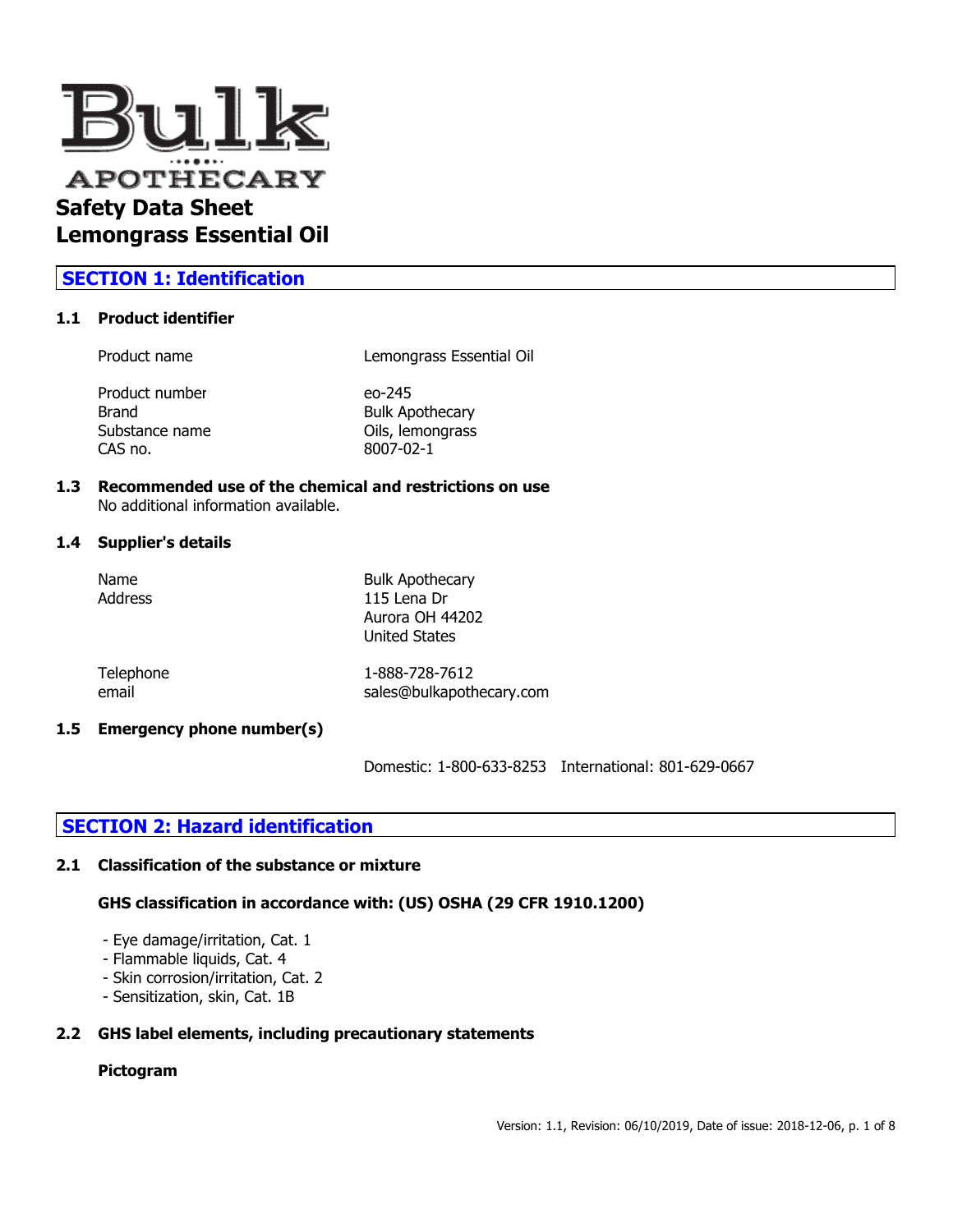

| <b>Signal word</b>         | <b>Danger</b>                                                                 |
|----------------------------|-------------------------------------------------------------------------------|
| Hazard statement(s)        |                                                                               |
| H <sub>227</sub>           | Combustible liquid                                                            |
| H315                       | Causes skin irritation                                                        |
| H317                       | May cause an allergic skin reaction                                           |
| H318                       | Causes serious eye damage                                                     |
| Precautionary statement(s) |                                                                               |
| P210                       | Keep away from heat, sparks, open flames, and hot surfaces. No smoking.       |
| P261                       | Avoid breathing dust/fume/gas/mist/vapors/spray.                              |
| P264                       | Wash hands, forearms, and face thoroughly after handling.                     |
| P272                       | Contaminated work clothing must not be allowed out of the workplace.          |
| P280                       | Wear eye protection and face protection/protective gloves, eye protection,    |
|                            | and face protection.                                                          |
| P302+P352                  | IF ON SKIN: Wash with plenty of water.                                        |
| P305+P351+P338             | IF IN EYES: Rinse cautiously with water for several minutes. Remove           |
|                            | contact lenses if present and easy to do. Continue rinsing.                   |
| P310                       | Immediately call a POISON CENTER or doctor                                    |
| P321                       | Specific treatment (see supplemental first aid instruction on this label).    |
| P332+P313                  | If skin irritation occurs: Get medical advice/attention.                      |
| P333+P313                  | If skin irritation or rash occurs: Get medical advice/attention.              |
| P362+P364                  | Take off contaminated clothing and wash it before reuse.                      |
| P363                       | Wash contaminated clothing before reuse.                                      |
| P403+P235                  | Store in a well-ventilated place. Keep cool.                                  |
| P501                       | Dispose of contents/container to hazardous or special waste collection point, |
|                            | in accordance with local, regional, state, national and/or international      |
|                            | regulations.                                                                  |

## **SECTION 3: Composition/information on ingredients**

## **3.1 Substances**

| Hazardous components      |                                                 |
|---------------------------|-------------------------------------------------|
| Other names / synonyms    | Cymbopogon schoenanthus water; Oils, lemongrass |
| Substance name<br>CAS no. | Oils, lemongrass<br>8007-02-1                   |

| 1. Oils, lemongrass |               |
|---------------------|---------------|
| Concentration       | Not specified |
| CAS no.             | 8007-02-1     |

## **SECTION 4: First-aid measures**

### **4.1 Description of necessary first-aid measures**

General advice **Next** Never give anything by mouth to an unconscious person. If you feel Unwell, seek medical advise. Show the label or this safety data sheet when possible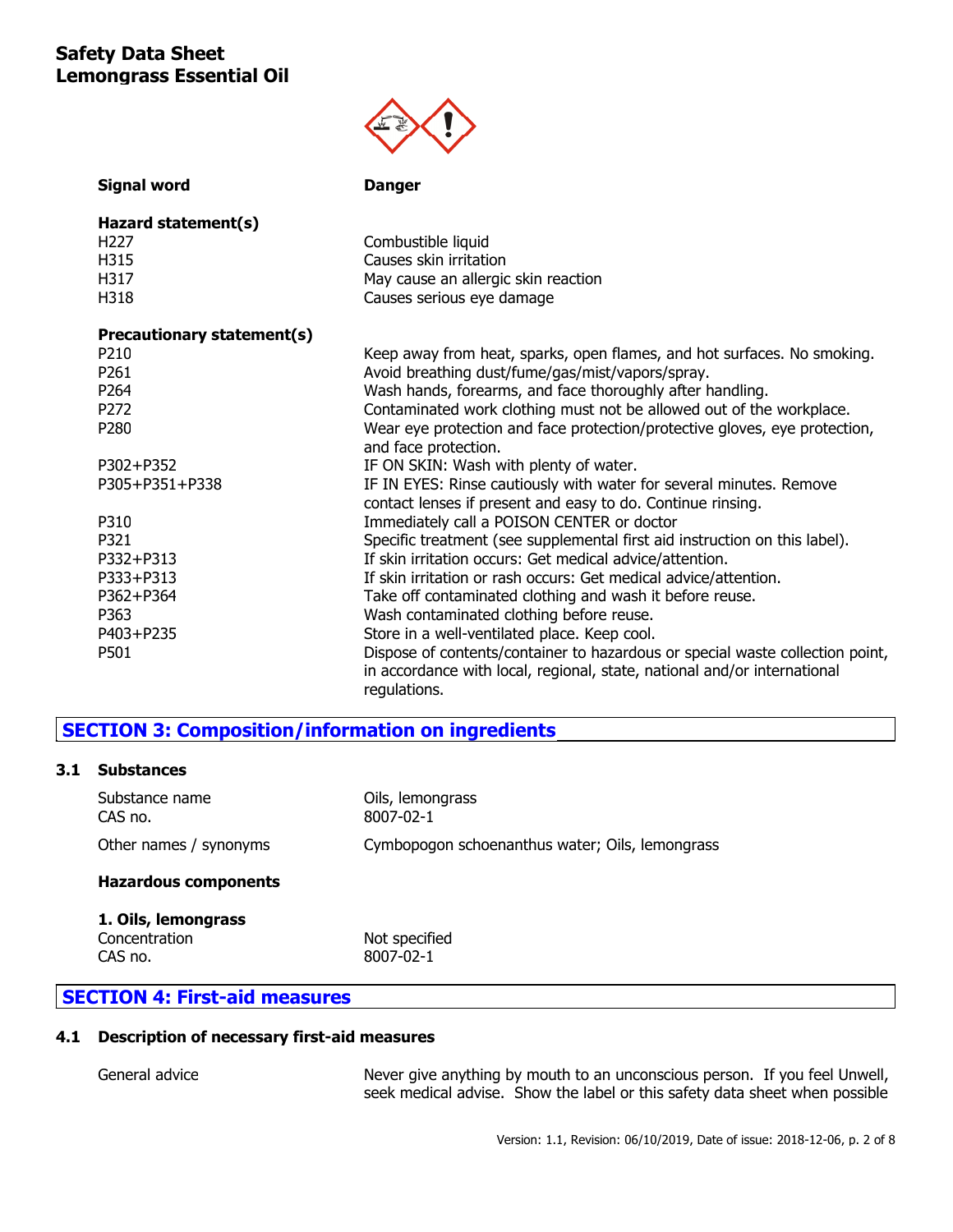| If inhaled              | Remove from exposure and move to fresh air immediately. Get medical<br>assistance if cough or other symptoms develop.                                                                                                   |
|-------------------------|-------------------------------------------------------------------------------------------------------------------------------------------------------------------------------------------------------------------------|
| In case of skin contact | Take off immediately all contaminated clothing. Rinse skin with<br>water/shower for at least 15 minutes. Call a poison center or doctor if<br>irritation develops or persists. Wash contaminated clothing before reuse. |
| In case of eye contact  | Rinse cautiously with water for at least 15 minutes. Remove contact lenses,<br>if present and easy to do. Continue rinsing. Immediately call a poison center<br>or doctor.                                              |
| If swallowed            | Never give anything by mouth to an unconscious person. Rinse mouth with<br>water. Get medical attention should irritation and symptoms occur                                                                            |

### **4.2 Most important symptoms/effects, acute and delayed**

Symptoms/effects after skin contact : Irritation. May cause an allergic skin reaction. Symptoms/effects after eye contact : Serious damage to eyes.

**4.3 Indication of immediate medical attention and special treatment needed, if necessary** Treat symptomatically.

## **SECTION 5: Fire-fighting measures**

**5.1 Suitable extinguishing media**

Water spray. Dry powder. Foam. Carbon dioxide.

**5.2 Specific hazards arising from the chemical** Upon combustion may produce oxides of carbon, smoke, and fumes. Burning fumes are acrid.

### **5.3 Special protective actions for fire-fighters**

Wear self-contained breathing apparatus for firefighting Wear protective clothing and gear to prevent contact with skin and eyes.

### **Further information**

Use water spray to cool unopened containers.

### **SECTION 6: Accidental release measures**

## **6.1 Personal precautions, protective equipment and emergency procedures**

Ventilate spillage area. No open flames, no sparks, and no smoking. Avoid contact with skin and eyes. Avoid breathing dust/fume/gas/mist/vapors/spray.

Emergency responders: Do not attempt to take action without suitable protective equipment. For further information refer to section 8: "Exposure controls/personal protection".

### **6.2 Environmental precautions**

Should not be released into the environment. See Section 12 for additional ecological information.

### **6.3 Methods and materials for containment and cleaning up**

Take up liquid spill into absorbent material. Notify authorities if product enters sewers or public waters. Dispose of materials or solid residues at an authorized site

### **Reference to other sections**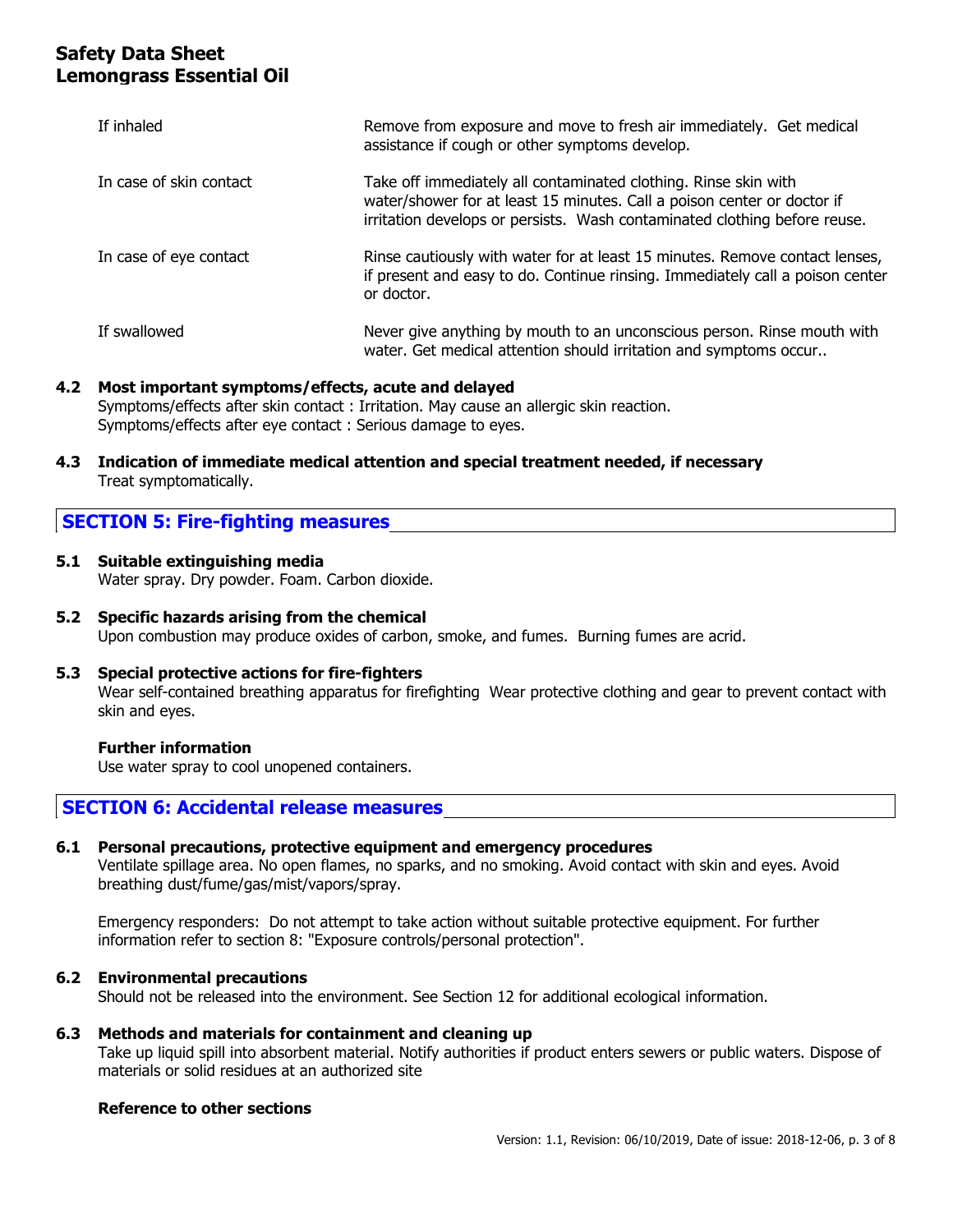For disposal see section 13.

## **SECTION 7: Handling and storage**

### **7.1 Precautions for safe handling**

Ensure good ventilation of the work station. Keep away from heat, hot surfaces, sparks, open flames and other ignition sources. No smoking. Ground/bond container and receiving equipment. Use only non-sparking tools. Take precautionary measures against static discharge. Flammable vapors may accumulate in the container. Use explosion-proof equipment. Wear personal protective equipment. Avoid contact with skin and eyes. Avoid breathing dust/fume/gas/mist/vapors/spray.

Hygene measures: Wash contaminated clothing before reuse. Contaminated work clothing should not be allowed out of the workplace. Do not eat, drink or smoke when using this product. Always wash hands after handling the product.

### **7.2 Conditions for safe storage, including any incompatibilities**

Store in full closed containers in a cool dry area away from heat, light, and sources of ignition.

### **Specific end use(s)**

Apart from the uses mentioned in section 1.2 no other specific uses are stipulated

## **SECTION 8: Exposure controls/personal protection**

### **8.2 Appropriate engineering controls**

Ensure Good Ventilation of the work station. Handle material in accordance with good industrial hygiene and safety practices. Avoid release into the environment.

### **8.3 Individual protection measures, such as personal protective equipment (PPE)**

### **Pictograms**



**Eye/face protection** Wear chemical goggles or safety glasses.

**Skin protection**

Wear protective gloves.

### **Body protection**

Wear appropriate clothing to prevent any possibility of skin contact. Wear apron or protective clothing in case of contact.

### **Respiratory protection**

Respiratory protection is normally not required in a well ventilated area. However, approved respiratory protection may be required when the material is rated toxic by inhalation or if the material is to be used in a confined area.

### **Thermal hazards**

No data available

### **Environmental exposure controls**

Do not release into the environment.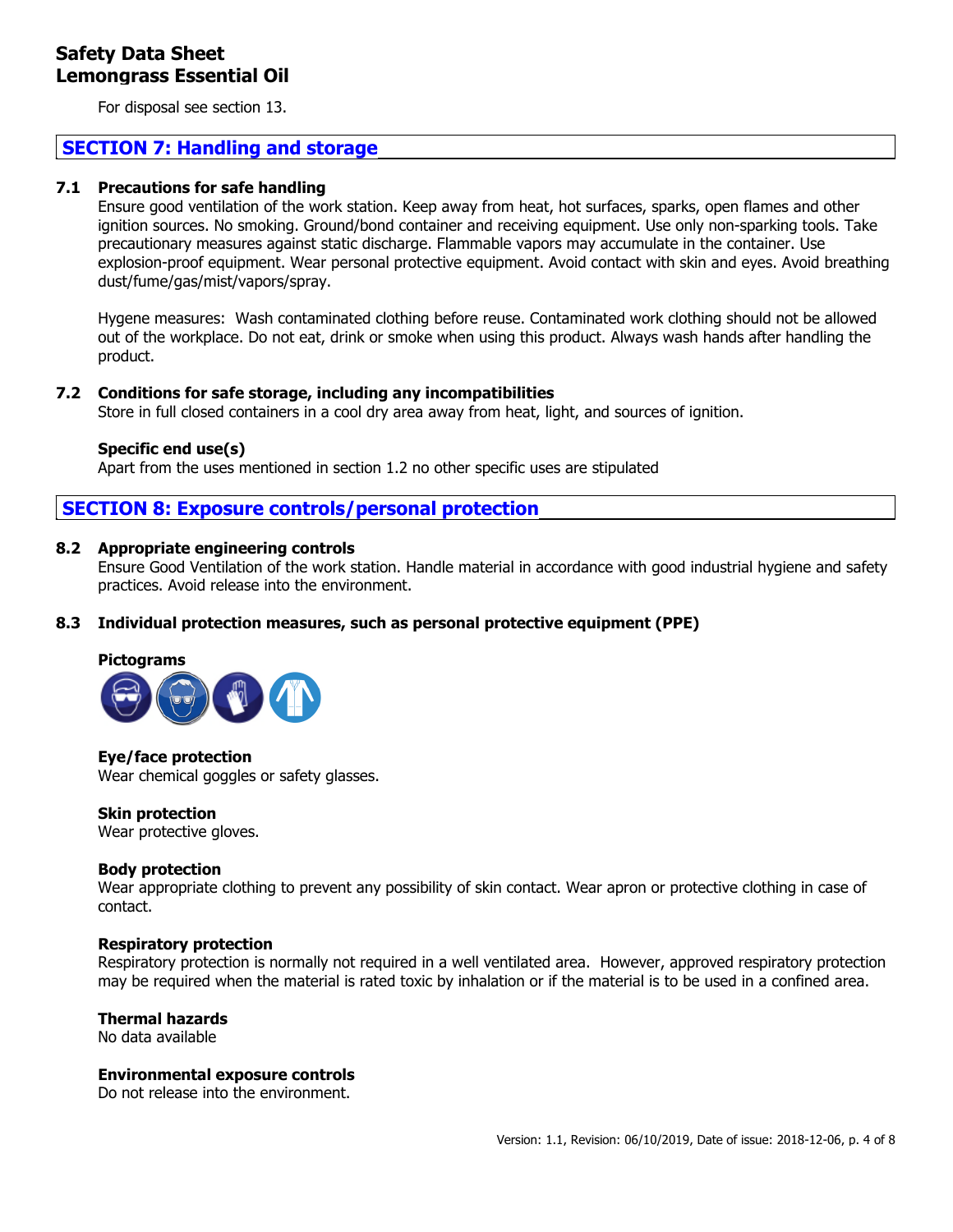## **SECTION 9: Physical and chemical properties**

### **Information on basic physical and chemical properties**

Appearance/form (physical state, color, etc.) Liquid; Yellow, amber to orange Odor Characteristic, Strong verbena Odor threshold **No data available** pH No data available Melting point/freezing point No data available Initial boiling point and boiling range No data available Flash point 71.1 °C Evaporation rate No data available Flammability (solid, gas) No data available Upper/lower flammability limits No data available Upper/lower explosive limits No data available Vapor pressure No data available Vapor density No data available Relative density 0.8933 (0.880 - 0.910) Solubility(ies) and the soluble soluble soluble soluble and the soluble soluble soluble soluble Partition coefficient: n-octanol/water No data available Auto-ignition temperature No data available Decomposition temperature No data available Viscosity **No data available** No data available Explosive properties No data available Oxidizing properties No data available

### **Other safety information**

VOC content : 21.9 % Refractive index : 1.485 (1.475 - 1.495)

## **SECTION 10: Stability and reactivity**

### **10.1 Reactivity**

None under normal use conditions.

### **10.2 Chemical stability**

Stable under recommended storage conditions.

# **10.3 Possibility of hazardous reactions**

None under normal use conditions.

## **10.4 Conditions to avoid**

Heat, flames and sparks.

**10.5 Incompatible materials** No additional information available.

### **10.6 Hazardous decomposition products**

On combustion may produce smoke, carbon monoxide, and carbon dioxide.

## **SECTION 11: Toxicological information**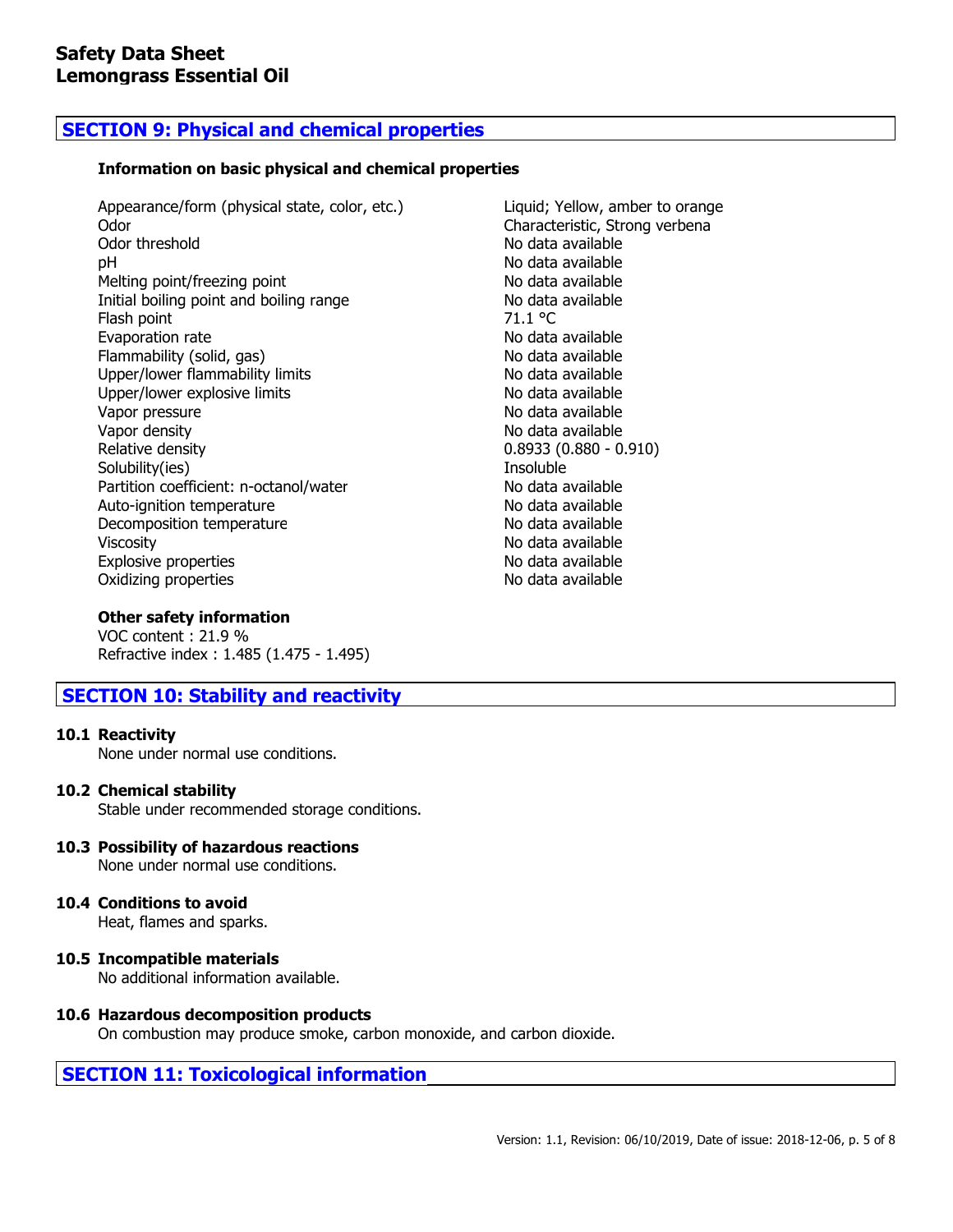## **Information on toxicological effects**

**Acute toxicity** ATE US (dermal) 3103 mg/kg body weight

**Skin corrosion/irritation** Irritating to skin.

**Serious eye damage/irritation** Causes serious eye irritation.

**Respiratory or skin sensitization** May cause an allergic skin reaction

**Germ cell mutagenicity** Not classified

**Carcinogenicity** Not classified

**Reproductive toxicity** Not classified

**STOT-single exposure** Not classified

**STOT-repeated exposure** Not classified

**Aspiration hazard** Not classified

### **Additional information** Symptoms/effects after skin contact : Irritation. May cause an allergic skin reaction. Symptoms/effects after eye contact : Serious damage to eyes.

## **SECTION 12: Ecological information**

### **Toxicity**

The product is not considered harmful to aquatic organisms or to cause long-term adverse effects in the environment.

**Persistence and degradability** No data available on product

### **Bioaccumulative potential**

Not Established

**Mobility in soil** No data available

### **Results of PBT and vPvB assessment**

This product does not contain any substances classified as PBT or vPvB.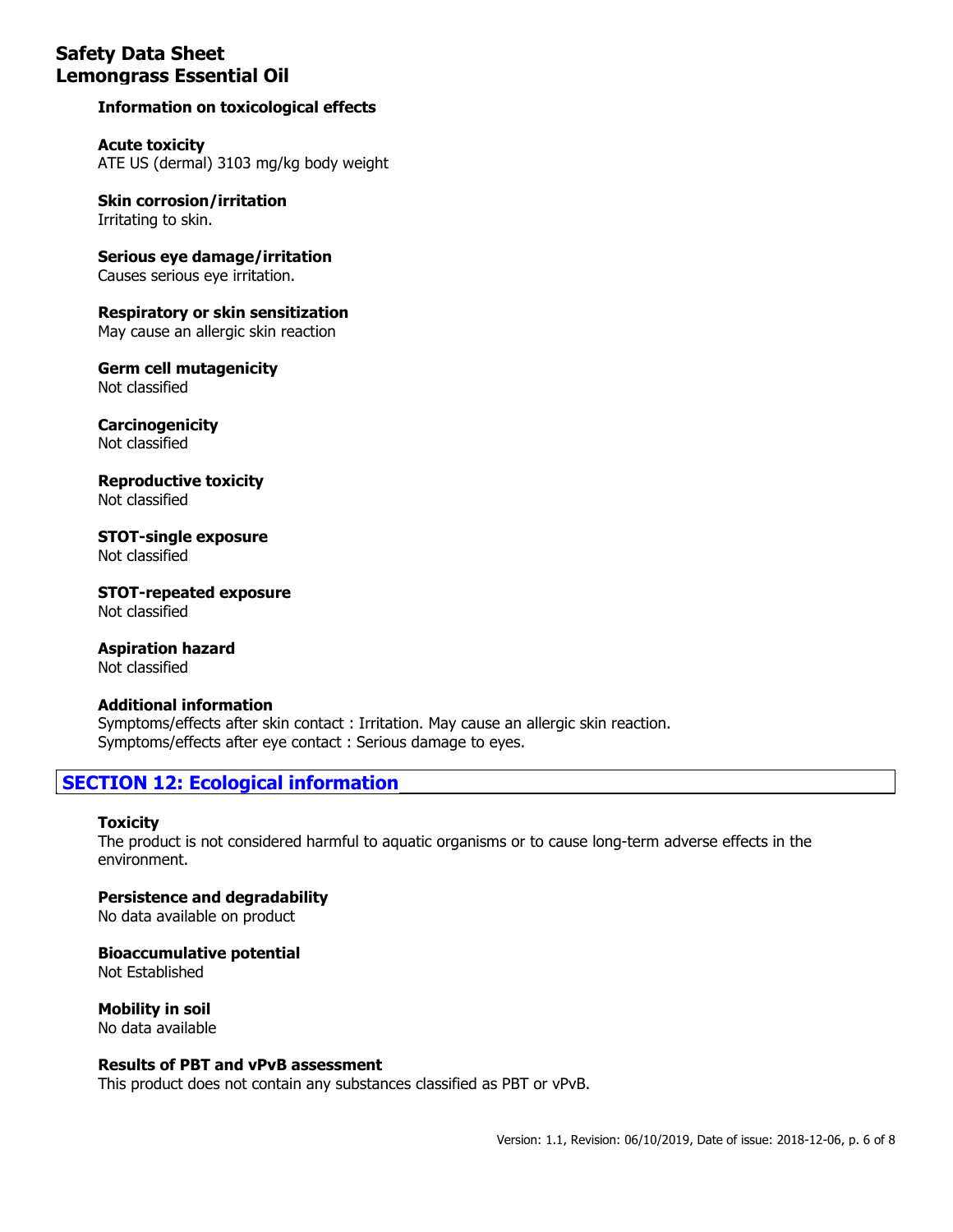### **Other adverse effects**

Avoid release to the enviornment.

## **SECTION 13: Disposal considerations**

### **Disposal of the product**

Treatment, storage, transportation, and disposal must be in accordance all applicable federal, state, and local regulations.

### **Disposal of contaminated packaging**

Dispose of as unused product, following federal, state, and local regulations.

### **Waste treatment**

Waste packaging should be recycled or reused whenever possible. If recycling is not feasible, contaminated packaging should be disposed of in accordance with all local, state, and federal regulations. Regulations vary by region.

### **Sewage disposal**

Avoid release into sewers or other public water ways.

## **SECTION 14: Transport information**

**DOT (US)** Not regulated.

**IMDG** Not regulated.

**IATA** Not regulated.

## **SECTION 15: Regulatory information**

### **15.1 Safety, health and environmental regulations specific for the product in question**

**Toxic Substances Control Act (TSCA) Inventory** Listed

## **Canadian Domestic Substances List (DSL)**

Listed

### **California Prop. 65 Components**

WARNING! This product contains Myrcene, a chemical known to the State of California to cause cancer. For more information go to www.P65Warnings.ca.gov.

### **HMIS Rating**

| Oils, lemongrass       |  |
|------------------------|--|
| <b>HEALTH</b>          |  |
| <b>FLAMMABILITY</b>    |  |
| <b>PHYSICAL HAZARD</b> |  |